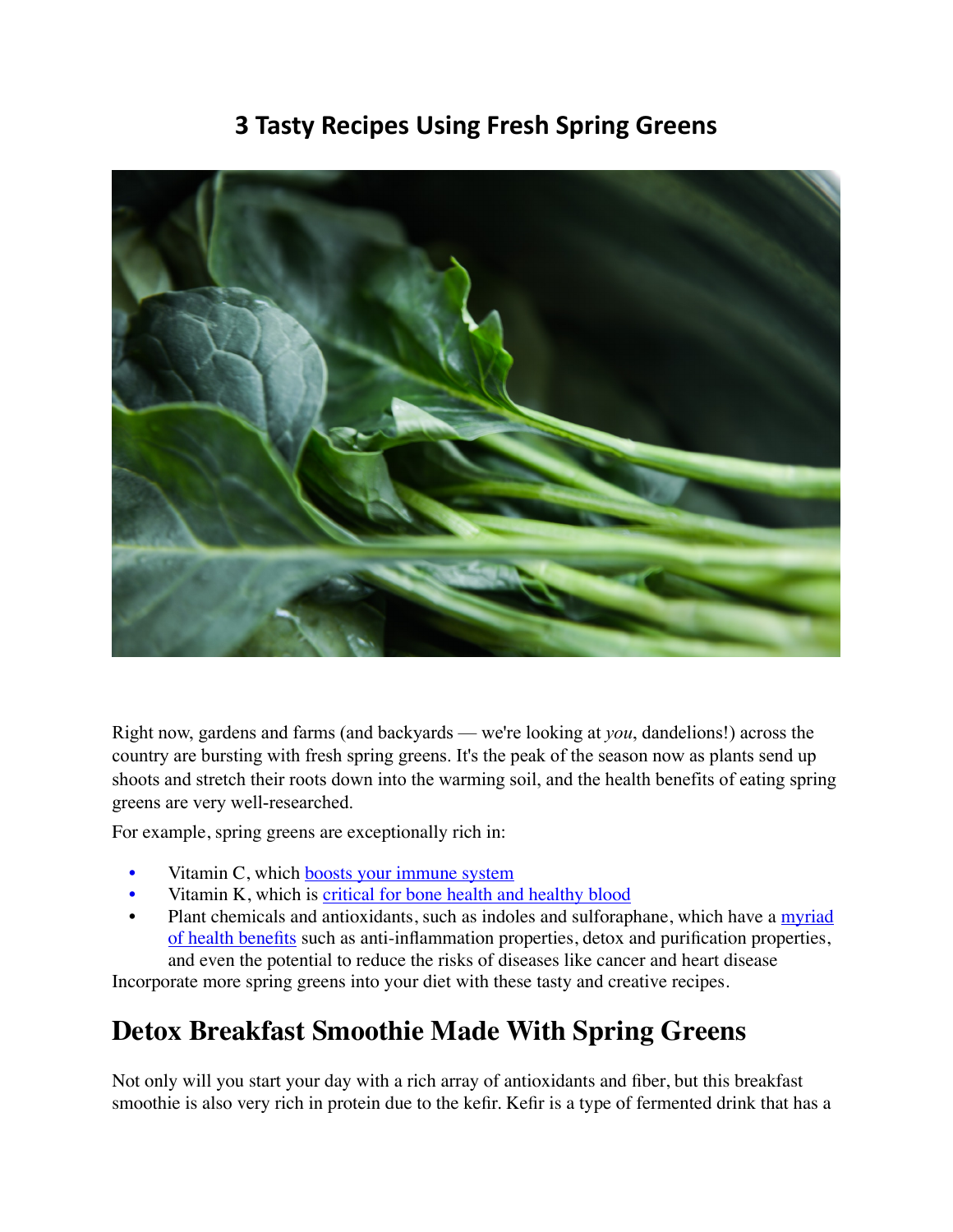flavor similar to creamy yogurt. Its fermented nature [adds numerous health benefits](https://www.healthline.com/nutrition/9-health-benefits-of-kefir#_noHeaderPrefixedContent) to this spring greens smoothie: It's high in minerals like calcium and phosphorous; it has far more active probiotics than most yogurt, which helps enhance your immune system and strengthens your gut; and it may even have antibacterial effects in your digestive system. Meanwhile, spring greens in the form of fresh dandelions (you can pick your own from your yard, so long as you don't treat your garden with chemicals) and kale add more antioxidants and fiber.

```
1 c almond or oat milk
1 c plain kefir (unsweetened)
1 banana, peeled and frozen
2 c frozen fruit
1 c dandelion greens, washed and chopped
2 c kale greens, washed and chopped
1-2 dates
```
Add all the ingredients to a blender and blend until creamy. Enjoy!

## **Lemon-Infused Spring Greens Salad**

Juice from one lemon (2-3 tbsp) Zest from one lemon (1 tbsp) 2 tbsp extra virgin olive oil 1 tsp maple syrup or honey 1 tsp sea salt 1 tsp black pepper 2-3 c fresh spring greens (e.g., kale, dandelion, bok choy, pok choy, etc.) 1/2 cup cooked, peeled shrimp

Combine the olive oil, maple syrup, salt, pepper, and lemon juice in a sealable container or a mason jar. Seal the jar or container and shake it vigorously to combine the dressing ingredients.

Heat a pot of water to boiling, then add the spring greens and boil for three minutes or until the greens are tender yet firm, and a bright green color.

Strain the greens through a colander, let the greens cool for a couple of minutes, then add to a big salad bowl. Toss with the dressing, then garnish with the lemon zest and cooked shrimp. Enjoy!

#### **Spring Greens Pasta**

While simple to make, this delightful dinner dish is robust in flavor and textures. Feel free to use any fresh spring greens you enjoy, whether you want the spiciness of arugula or the heartiness of red kale. You can even mix it up for a variety of flavors. Any and all spring greens pair well with the creaminess of the protein- and fiber-rich cannellini beans, making this a hearty and healthy meal high in immunity- and digestion-boosting ingredients.